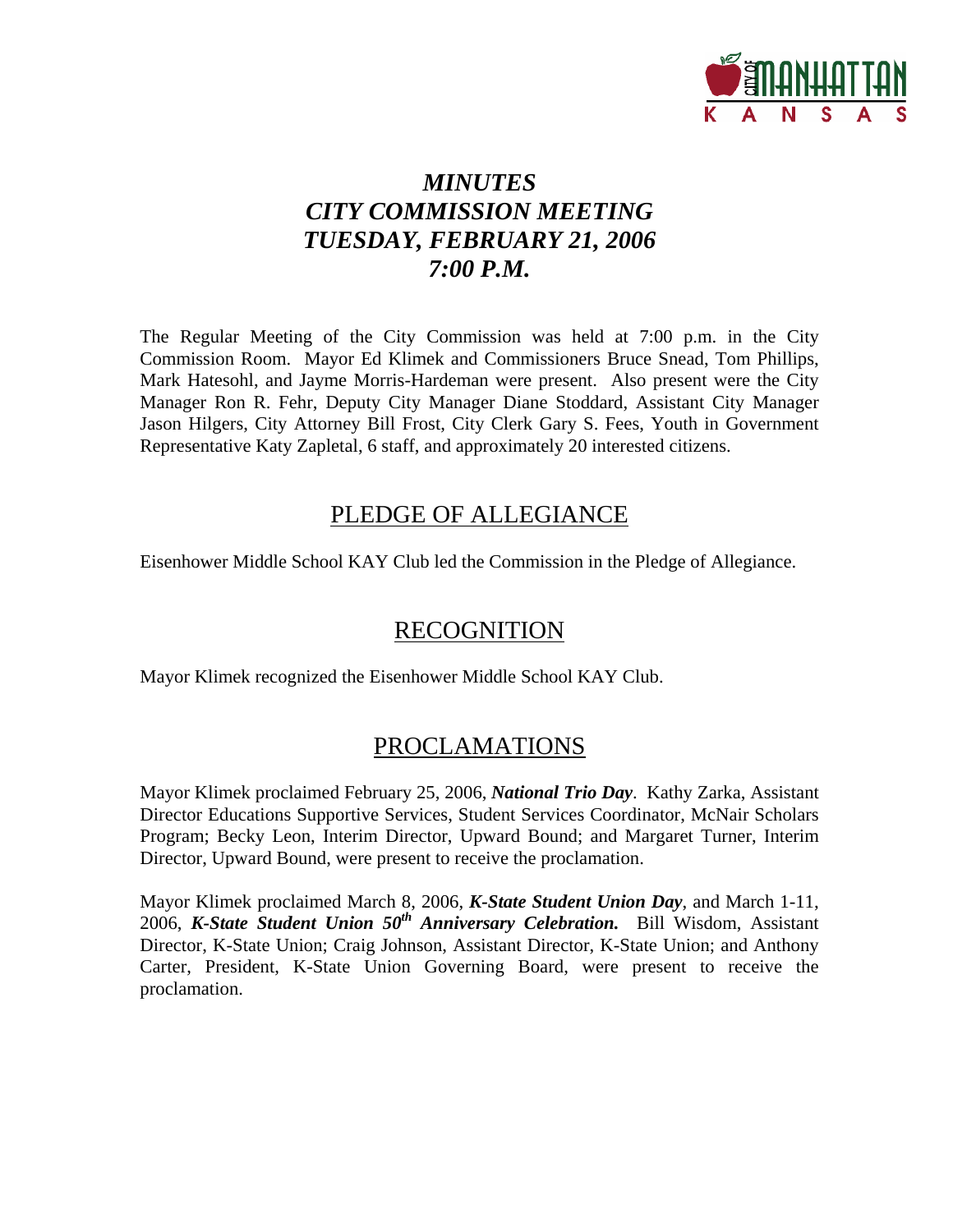## COMMISSIONER COMMENTS

Mayor Klimek welcomed Katy Zapletal, Youth in Government participant.

Mayor Klimek informed the community that these have been very trying times for many at City Hall. He said there are currently two independent investigations being conducted by the City and the Riley County Police Department in the investigations and allegations in the Parks and Recreation Department of theft, gambling, and pornography. He said the misuse of the public trust is a very serious matter and we are very interested in seeing this resolved and corrected.

Ron Fehr, City Manager, informed the Commission and community that this is a troubling and serious situation, and that appropriate measures will be taken to resolve them to the fullest extent possible.

## CONSENT AGENDA

(\* denotes those items discussed)

### **MINUTES**

The Commission approved the minutes of the Regular City Commission Meeting held Tuesday, February 7, 2006.

### **CLAIMS REGISTER NOS. 2549 AND 2550**

The Commission approved Claims Register No. 2549 authorizing and approving the payment of claims from February 1, 2006, to February 14, 2006, in the amount of \$91,808.90 and Claims Register No. 2550 authorizing and approving the payment of claims from February 1, 2006, to February 14, 2006, in the amount of \$628,763.32.

### **LICENSE – TREE MAINTENANCE**

The Commission approved the renewal application Tree Maintenance license for calendar year 2006 for Wassenberg Stump Removal, of Home, Kansas.

### **ORDINANCE NO. 6524 – LEVY – SPECIAL ASSESSMENTS**

The Commission approved Ordinance No. 6524 levying special assessments against the benefiting property in the following six (6) public improvement districts: *Brookfield Addition, Unit 4 – Sanitary Sewer (SS0406), Street (ST0414) and Water (WA0411); and Lee Mill Heights, Unit 1 – Sanitary Sewer (SS0407), Street (ST0415) and Water (WA0412).*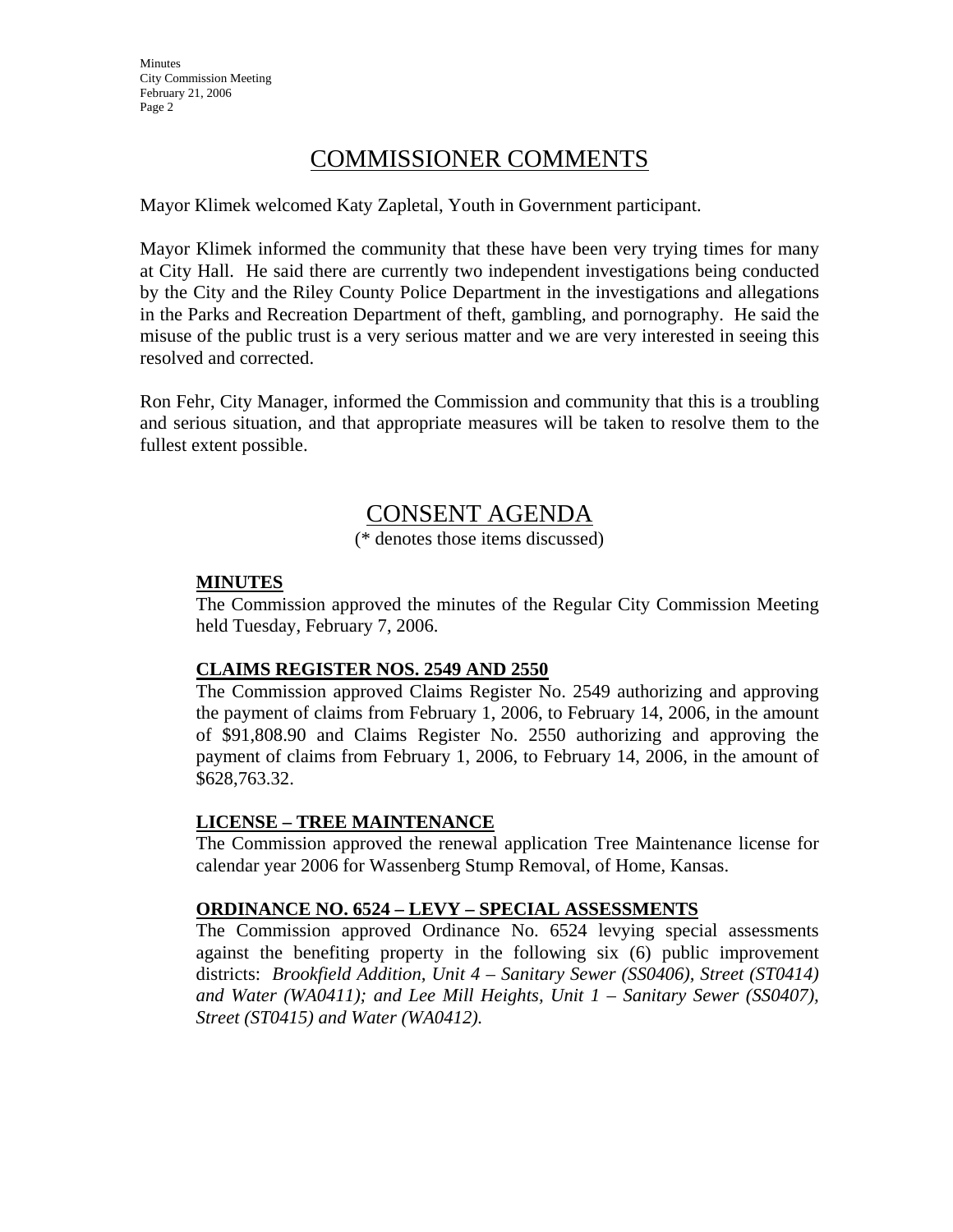# CONSENT AGENDA (*CONTINUED*)

### **ORDINANCE NO. 6525 – AMEND – FIRST NATIONAL BANK CENTER**

The Commission approved Ordinance No. 6525 amending the First National Bank Center PUD, generally located north west of the intersection of Denison Avenue and Claflin Road, at 1816 Claflin Road, and Ordinance No. 3974, as proposed, based on the findings in the Staff Report, with the two conditions of approval recommended by the Planning Board. *(See Attachment No. 1)*

### **ORDINANCE NO. 6526 – ESTABLISH – CAPITAL IMPROVEMENT RESERVE FUND**

The Commission approved Ordinance No. 6526 establishing a capital improvement reserve fund for the City of Manhattan.

**\* RESOLUTION NO. 022106-C – TEMPORARY NOTE SERIES NO. 2006-01** Bernie Hayen, Director of Finance, answered questions from the Commission.

The Commission approved accepting the best bids for selling the note and approved Resolution No. 022106-C issuing Temporary Note Series No. 2006-01 in the amount of \$975,000.00 to finance the following seven (7) special assessment projects to be debt financed: *Eisenhower Ballfield Lighting improvements (CP239P); Lee Mill Heights Addition, Unit 2, Sanitary Sewer (SS0504) and Water Improvements (WA0504); Oak Hollow Addition, Unit 11, Sanitary Sewer (SS0502), Street (ST0506), and Water (WA0502) Improvements*.

**\* RESOLUTION NO. 022106-D – TEMPORARY NOTE SERIES NO. 2006-02** Bernie Hayen, Director of Finance, answered questions from the Commission.

The Commission approved accepting the best bids for selling the note and approved Resolution No. 022106-D issuing Temporary Note Series No. 2006-02 in the amount of \$2,065,000.00 to finance the following capital projects to be debt financed: *City of Manhattan Economic Development Research Incubator (NISTAC), Design and Phase 2 Construction(SP0406).*

### **RESOLUTION NO. 022106-E – FOUR WINDS ADDITION, BLOCK TWO – SANITARY SEWER IMPROVEMENTS (SS0601)**

The Commission found the petition sufficient and approved Resolution No. 022106-E finding the 2006 Sanitary Sewer Improvements for the Four Winds Addition, Block Two, advisable and authorizing construction.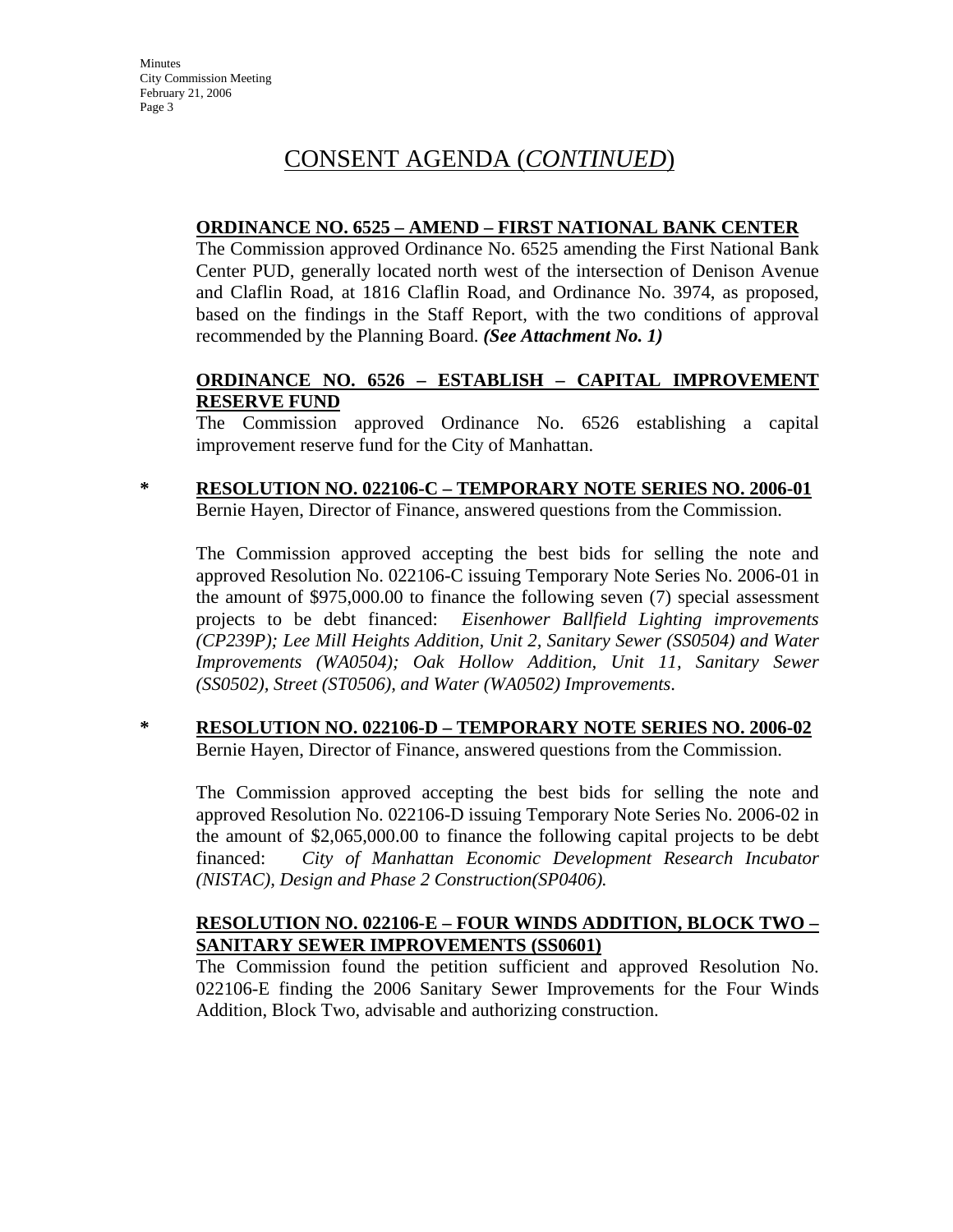# CONSENT AGENDA (*CONTINUED*)

### **RESOLUTION NO. 022106-F – FOUR WINDS ADDITION, BLOCK TWO - WATER IMPROVEMENTS (WA0602)**

The Commission found the petition sufficient and approved Resolution No. 022106-F finding the 2006 Water Improvements for the Four Winds Addition, Block Two, advisable and authorizing construction.

### **RESOLUTION NO. 022106-G – FOUR WINDS ADDITION, BLOCK TWO - STREET IMPROVEMENTS (ST0603)**

The Commission found the petitions sufficient and approved Resolution No. 022106-G finding the 2006 Street Improvements for the Four Winds Addition, Block Two, advisable and authorizing construction.

## **AGREEMENT – ENGINEERING SERVICES – FOUR WINDS ADDITION, BLOCK TWO**

The Commission authorized the Mayor and City Clerk to execute an agreement with Schwab-Eaton, P.A., of Manhattan, Kansas, to perform engineering services for the Four Winds Addition, Block Two, Improvements.

### **RESOLUTION NO. 022106-B – PLATT ADDITION – STREET IMPROVEMENTS (ST0517)**

The Commission found the revised petition sufficient and approved Resolution No. 022106-B repealing Resolution No. 101105-B and finding the project advisable and authorizing construction for the Platt Addition, Street Improvements.

### **CHANGE ORDER NO. 1 – UNION PACIFIC DEPOT**

The Commission approved Change Order No. 1 for the Union Pacific Depot Project, resulting in an increase in the amount of \$56,336.00 (+8%) to the contract with Ron Fowles Construction Management Services, of Manhattan, Kansas.

### **CHANGE ORDER NO. 2 – FAMILY AND CHILD RESOURCE CENTER**

The Commission approved Change Order No. 2 for the Family and Child Resource Center Project resulting in an increase of \$31,386.00 (+5%) and 53 days to the contract with Cheney Construction, Inc., of Manhattan, Kansas.

### **BOARD APPOINTMENTS**

The Commission approved appointments by Mayor Klimek to various boards and committees of the City.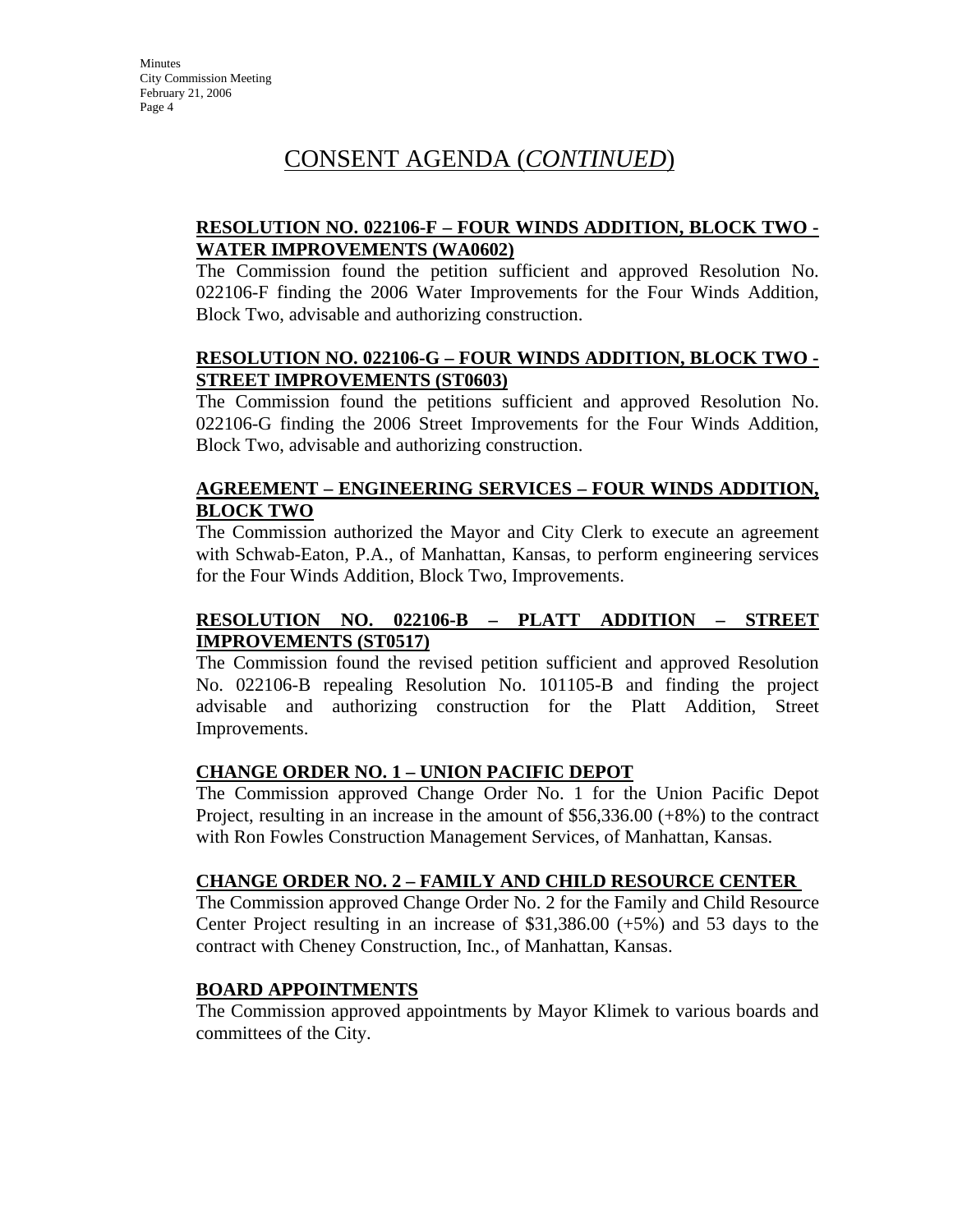## CONSENT AGENDA (*CONTINUED*)

### **BOARD APPOINTMENTS** *(CONTINUED)*

### *Corporate Technology Park Architectural Review Committee*

Appointment of Stacy Kohlmeier, 3405 Churchill, to fill the unexpired term of Brad McCune. Ms. Kohlmeier's term begins immediately, and will expire on August 15, 2006.

### *Douglass Center Advisory Board*

Appointment of Sharnee Hudgins, 3416 Westbaker, to fill the unexpired youth, non-geographical term of Dominique Hanson. Ms. Hudgins's term begins immediately, and will expire on October 2, 2007.

### *Housing Authority Board of Commissioners*

Re-appointment of Gary Olds, 3308 Frontier Circle, to a four-year term. Mr. Old's term will begin on March 4, 2006, and will expire on March 3, 2010.

After discussion, Commissioner Snead moved to approve the consent agenda as presented. Commissioner Hatesohl seconded the motion. On a roll call vote, motion carried 5-0.

# GENERAL AGENDA

### **FIRST READING – ANNEX/REZONE/AMEND THE FINAL DEVELOPMENT PLAN - MEADOWLARK HILLS PLANNED UNIT DEVELOPMENT**

Eric Cattell, Assistant Director for Planning, presented the item. He then answered questions from the Commission.

Gail Urban, Project Development Coordinator, Meadowlark Hills, provided additional information on the item and answered questions from the Commission.

After discussion, Commissioner Hatesohl moved to 1) approve first reading of an ordinance annexing a 0.2-acre tract of land generally located at the northern edge of the Meadowlark Hills PUD, based on conformance with the Comprehensive Plan, the Growth Vision, and the Capital Improvements Program; 2) approve first reading of an ordinance rezoning Tracts 1, 2, and 3 to Meadowlark Hills Residential Planned Unit Development, based on the findings in the Staff Report; and, 3) approve first reading of an ordinance amending the Meadowlark Hills Residential Planned Unit Development, and Ordinance Nos. 6049 and 6464, based on the findings in the Staff Report, with the three conditions of approval recommended by the Planning Board. *(See Attachment No. 2)* Commissioner Phillips seconded the motion. On a roll call vote, motion carried 5-0.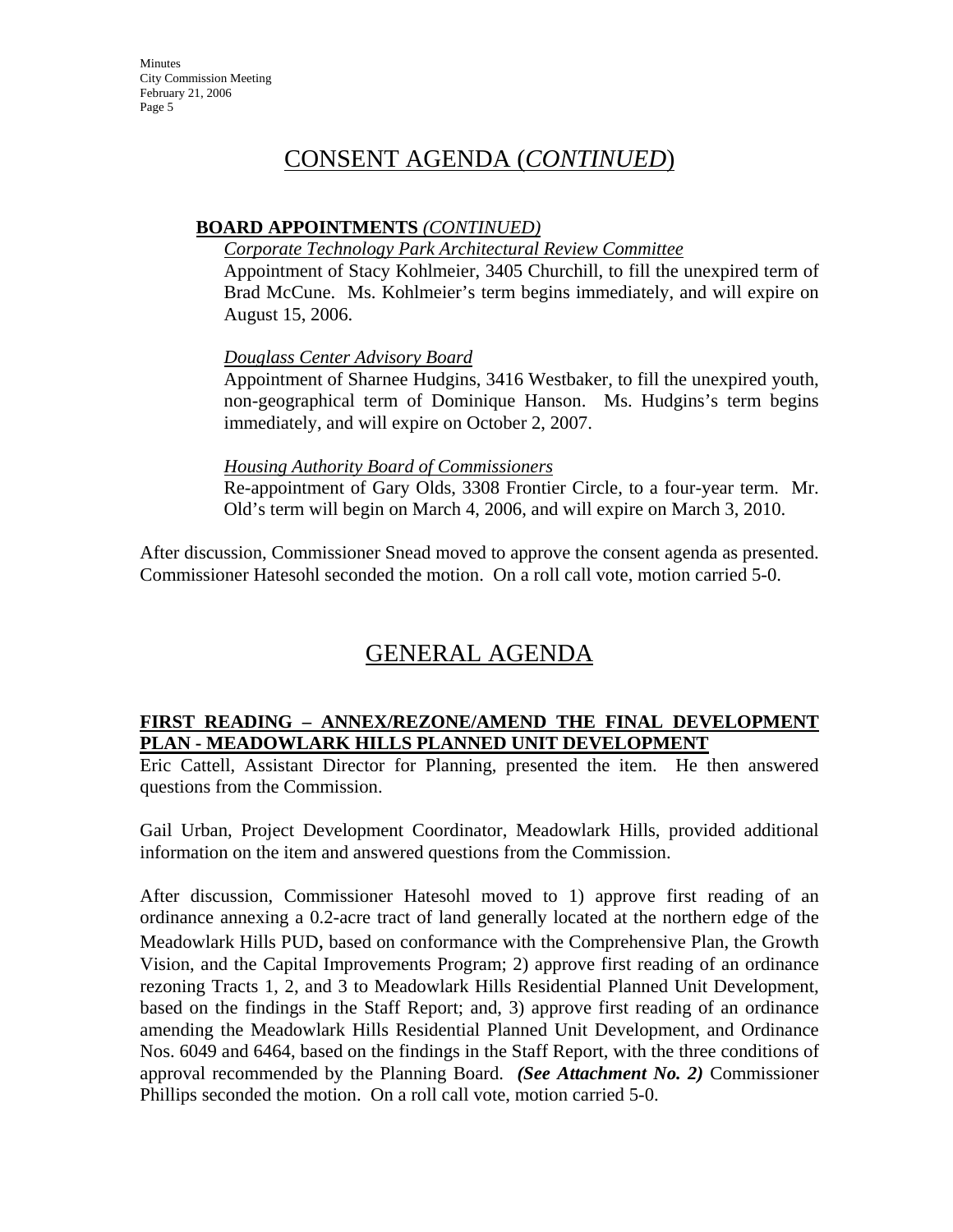# GENERAL AGENDA (*CONTINUED*)

### **RESOLUTION OF INTENT - ANNEX - PROPOSED EUREKA ADDITION**

Eric Cattell, Assistant Director for Planning, presented the item. He then answered questions from the Commission.

Roger Schultz, Developer, provided additional information on the item and answered questions from the Commission.

Rob Ott, City Engineer, answered questions from the Commission.

After discussion, Commissioner Hatesohl moved to approve Resolution No. 022106-A, requesting that the Board of Riley County Commissioners make certain findings regarding the island annexation of the proposed Eureka Addition and adjoining right-of-way. Commissioner Snead seconded the motion. On a roll call vote, motion carried 5-0.

### **NORTHVIEW ELEMENTARY ~ REVISIONS OF PARKING AND BUS LOADING ZONE**

Rob Ott, City Engineer, presented the item and answered questions from the Commission.

Bill Frost, City Attorney, provided clarification on the item.

After discussion, Commissioner Morris-Hardeman moved to approve first reading of an ordinance modifying the parking along Griffith Drive between Northview Drive and Casement Road and revising the bus loading zone location. Commissioner Snead seconded the motion. On a roll call vote, motion carried 5-0.

# EXECUTIVE SESSION

At 7:55 p.m., Commissioner Snead moved to recess into Executive Session until 8:20 p.m. for the purpose of discussing personnel matters of non-elected personnel. Commissioner Phillips seconded the motion. On a roll call vote, motion carried 5-0.

At 8:20 p.m., the Commission reconvened with Mayor Klimek and Commissioners Snead, Phillips, Hatesohl, and Morris-Hardeman in attendance.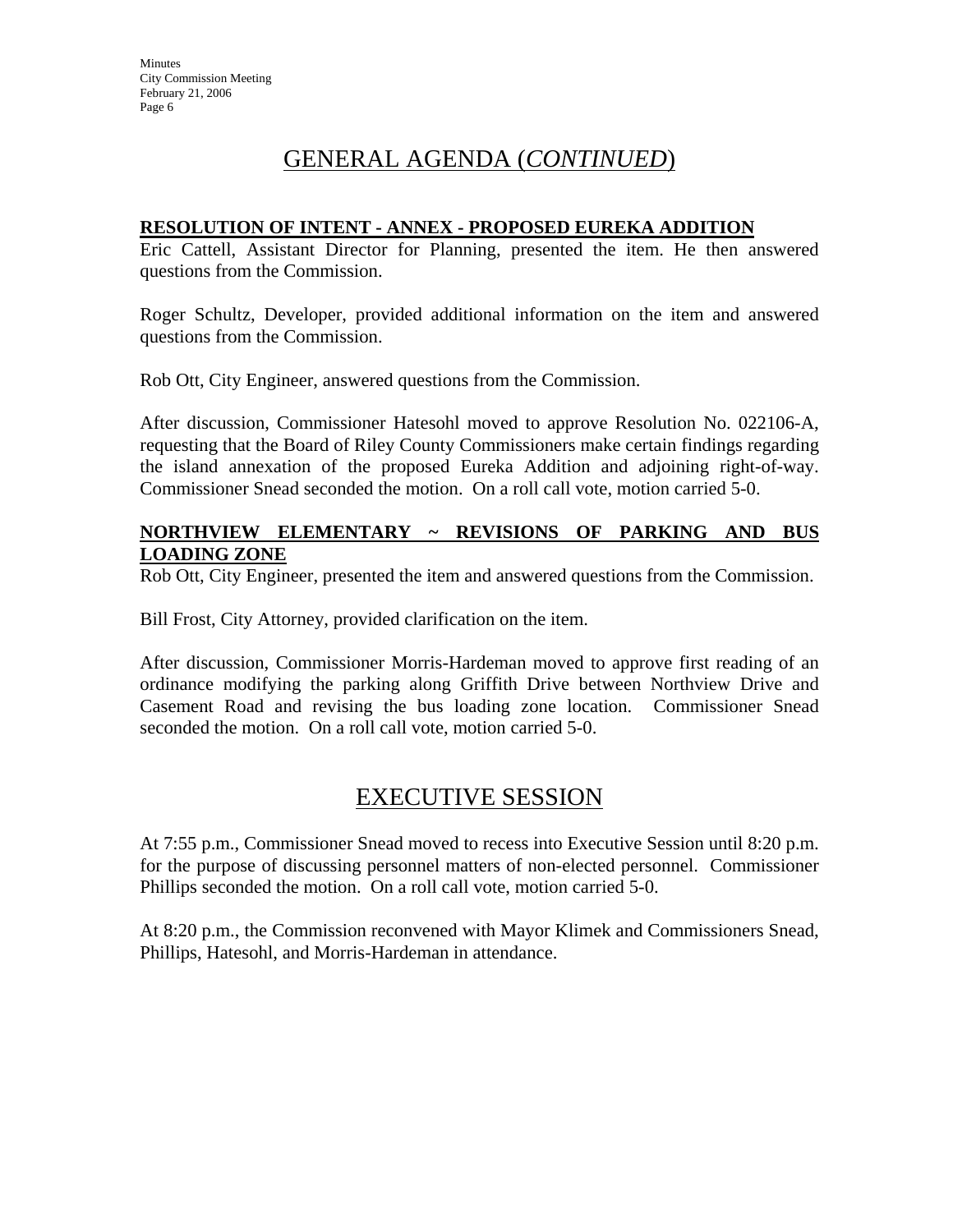# **ADJOURNMENT**

Commissioner Snead moved to adjourn. Commissioner Phillips seconded the motion. On vote, motion carried 5-0.

At 8:20 p.m., the Commission adjourned.

Res. CMC, City Clerk  $\frac{1}{1}$  Gary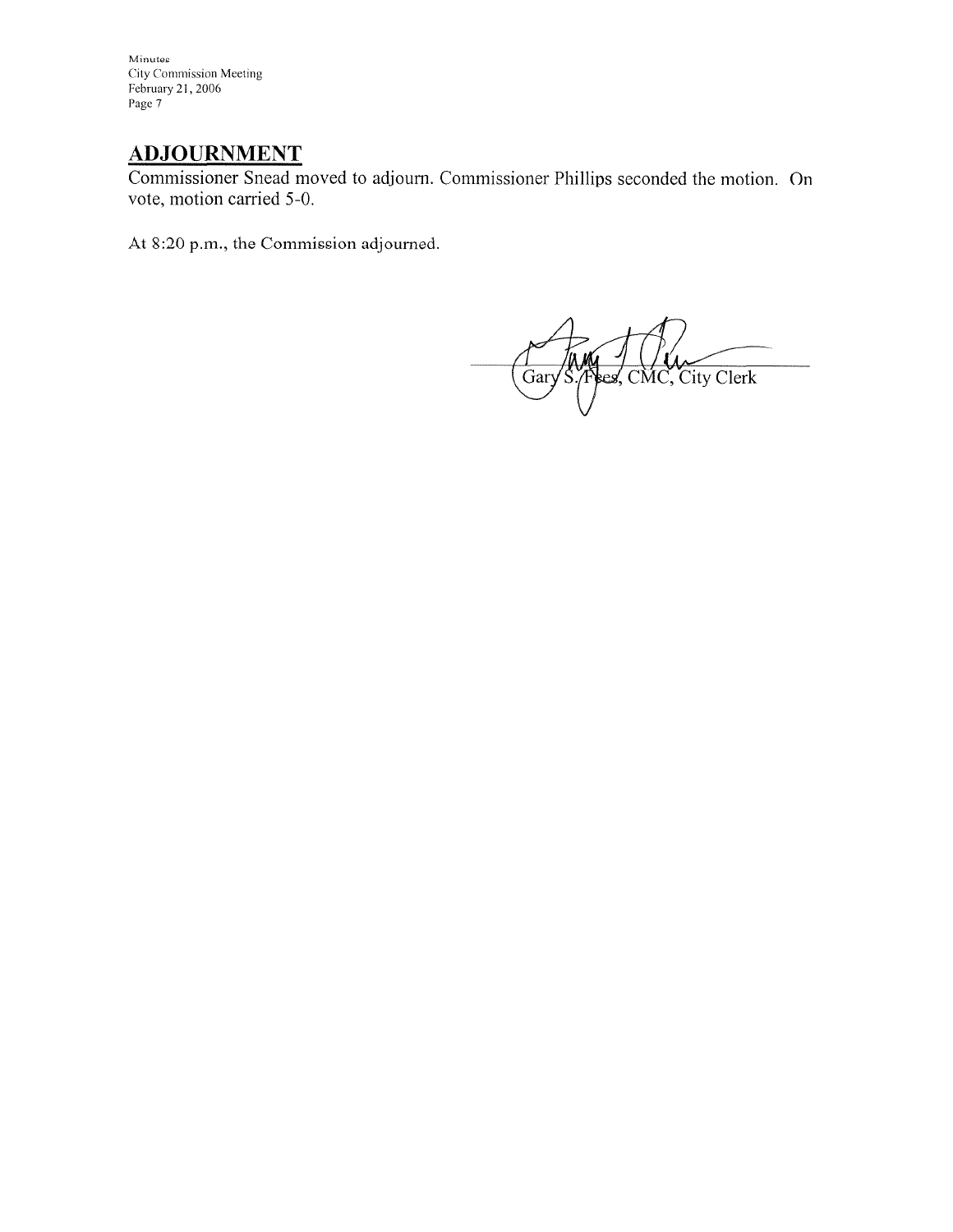*Attachment No. 1* 

### **STAFF REPORT**

### **ON AN APPLICATION TO AMEND THE APPROVED PLANNED UNIT DEVELOPMENT (PUD)**

# **BACKGROUND**

**APPLICANT:** Dara's Fast Lane, Inc. **ADDRESS:** 1816 Claflin Road

**OWNER:** Shirley Darrah Trust **ADDRESS:** 1816 Claflin Road

**LOCATION:** Lot 2, First National Bank Center PUD, 1816 Claflin Road

**AREA:** 13,503 square feet

**DATE OF PUBLIC NOTICE PUBLICATION:** December 26, 2005

**DATE OF PUBLIC HEARING: PLANNING BOARD:** January 19, 2006 **CITY COMMISSION:** February 7, 2006

### **DESCRIPTION OF PROPOSED AMENDMENT:**

In June 1982, the site was rezoned to Commercial PUD under Ordinance No. 3974. The First National Bank Center PUD was approved by the Planning Board in early 1983. The signage plan was amended in July 1983 to allow an additional ground sign, wall sign, and dimension changes to the other signs. Included in the changes was a revision of the ground sign in front of the convenience store, generally along the south property line of Lot 2 of the PUD. The sign was revised to 3-foot by 5-foot with no setback. In October 1985, an amendment was made to the PUD to allow a 24-foot by 42-foot gasoline canopy to be constructed over the gasoline island in front of the convenience store. As approved, the canopy was to consist of (8) 400-watt down cast lights, and a gray with a red stripe color scheme which generally matched the First Bank Center.

Today, the convenience store on Lot 2 of the PUD is known as Dara's Fast Lane, which has ConocoPhillips as their gasoline provider. Dara's Fast Lane has been informed by ConocoPhillips of an "Oasis" re-imaging program for the store which will require new ground signage as well as new gasoline island canopy signs. The proposed sign changes require an amendment to the Final Development Plan of the PUD.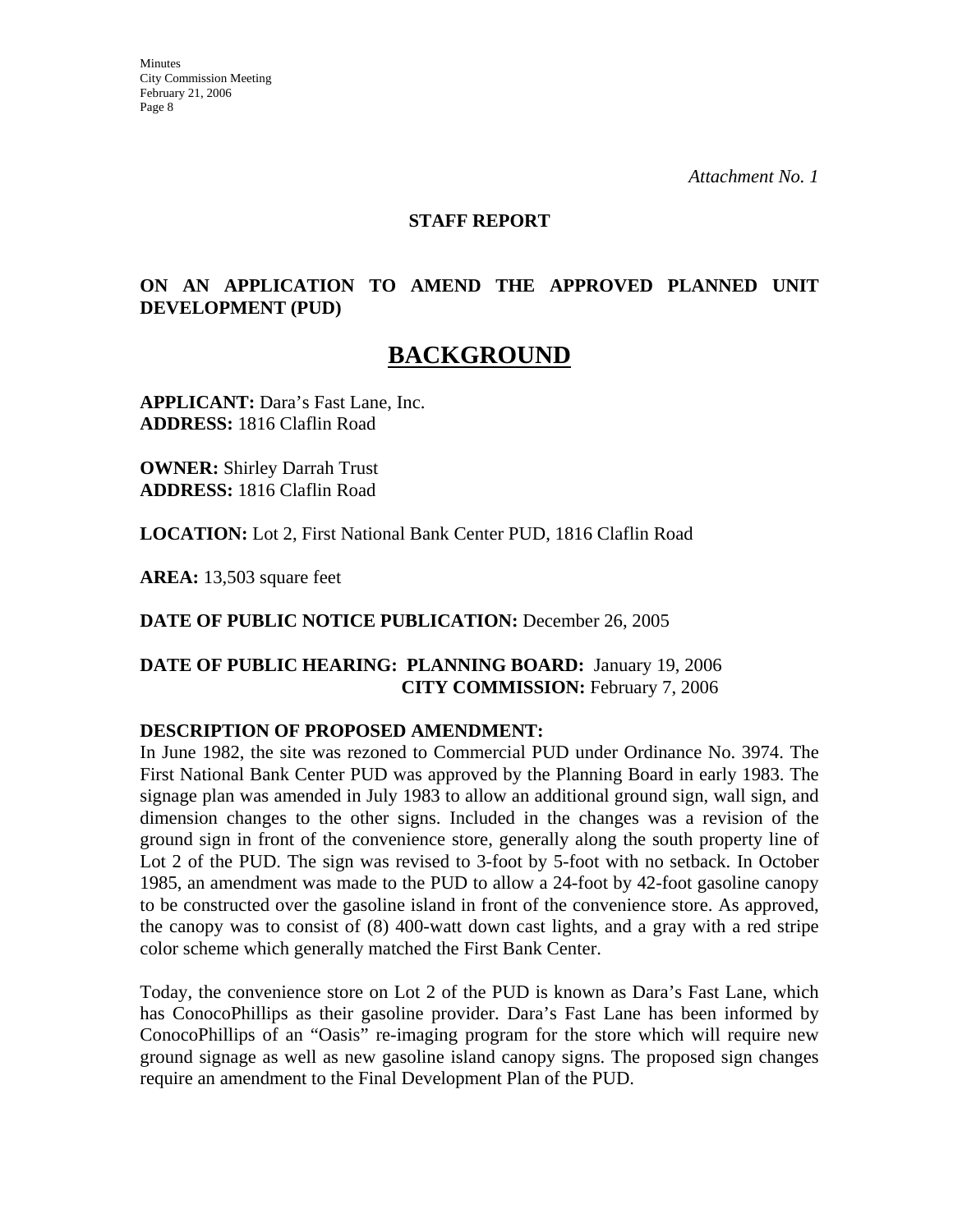#### *Attachment No. 1*

The existing ground sign is technically a 3-foot by 5-foot sign, however it sits atop an approximate 1½-foot by 5-foot black pedestal giving an effect of a 4½-foot high by 5-foot wide ground sign. The proposed ground sign will be located in the same location of the existing sign, but is proposed to be of different color and larger in width and height (8½ feet wide by 4¼-feet high) than the actual existing sign. In addition to the Dara's Fast Lane logo and price of gasoline, the proposed sign will have an additional corporate "shield" logo. The proposed sign will have a red, silver, and white color scheme which is part of the "Oasis" re-imaging program for ConocoPhillips. The ground sign will be back lit with a total of 225-watts.

The gasoline island canopy is proposed to also have the "Oasis" image which consists of three colors – red, silver, and white. On the fascia of the canopy, the red and silver will have a diagonal shape, while the white will be used as the background color to emphasize the corporate "shield" logo of the gasoline product. The brand logo will be located on the east and west sides of the existing 36-inch fascia, and will be approximately 27-inches wide by 33-inches tall. Each of the "shield" logos on the canopy are proposed to be back lit with a total of 210-watts; however the canopy fascia itself will not be illuminated. The downcast lighting under the canopy will remain consistent with what was previously approved. The canopy design will be consistent with other ConocoPhillips convenience stores and gas stations throughout the City.

# **MATTERS TO BE CONSIDERED WHEN AMENDING A PLANNED UNIT DEVELOPMENT**

**WHETHER THE PROPOSED AMENDMENT IS CONSISTENT WITH THE INTENT AND PURPOSE OF THE APPROVED PUD, AND WILL PROMOTE THE EFFICIENT DEVELOPMENT AND PRESERVATION OF THE ENTIRE PUD:** The signage plan of the PUD was last updated approximately twenty-two years ago in July 1983. According to the applicant, the proposed "signage change is merely an upgrade to reflect an improved image for the convenience store…the change in signage will help preserve the entire PUD by upgrading and improving the image of the center."

**WHETHER THE PROPOSED AMENDMENT IS MADE NECESSARY BECAUSE OF CHANGED OR CHANGING CONDITIONS IN OR AROUND THE PUD, AND THE NATURE OF SUCH CONDITIONS:** The proposed change is primarily due to a condition created by the gas supplier of the convenience store which is requiring that the signage be changed through a re-imaging program. Since the last amendment, the surrounding neighborhood has remained relatively the same. The proposed sign change will allow the store to readily define its location and product.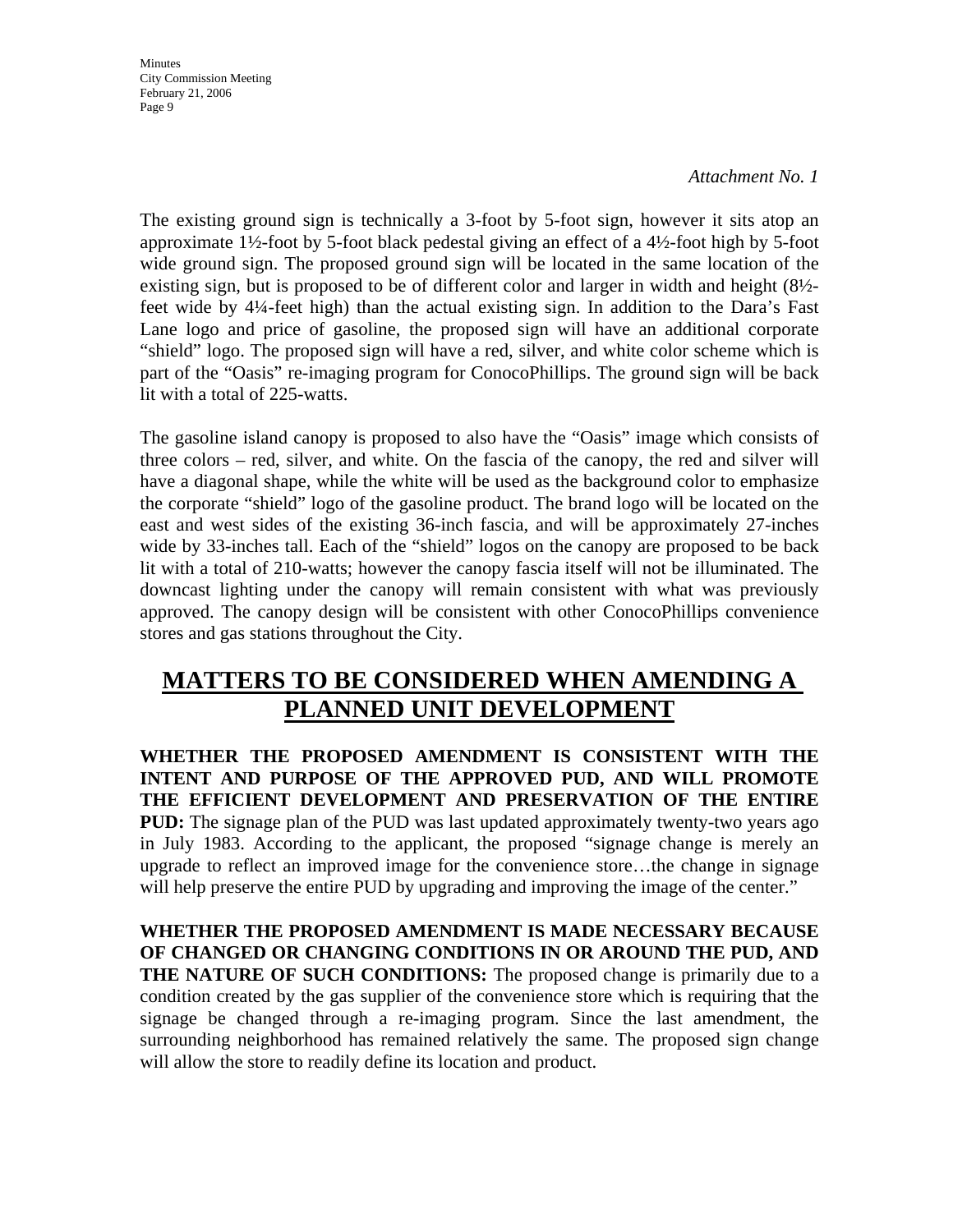*Attachment No. 1* 

**WHETHER THE PROPOSED AMENDMENT WILL RESULT IN A RELATIVE GAIN TO THE PUBLIC HEALTH, SAFETY, CONVENIENCE OR GENERAL WELFARE, AND IS NOT GRANTED SOLELY TO CONFER A SPECIAL BENEFIT UPON ANY PERSON:** The proposed signage will provide passersby with a more visible and recognizable sign which will reflect the convenience store location and the gasoline product. The proposed amendment will not necessarily result in improved health, safety or general welfare, but will aid in the convenience of driver recognition. The requested signage change is a result of a large corporation's decision to change the image of its gasoline product, and is not specifically requested to solely benefit any one person.

## **ADDITIONAL MATTERS TO BE CONSIDERED WHEN AMENDING A PLANNED UNIT DEVELOPMENT**

**1. LANDSCAPING:** A decrease in landscaped space will occur through the proposed change in signage, however the decrease is insignificant. Additional landscaping is not required.

**2. SCREENING:** No changes or modifications are proposed or required at this time.

**3. DRAINAGE:** The proposed signage change is not anticipated to alter the existing drainage.

**4. CIRCULATION:** There are no changes or modifications to the circulation are proposed at this time. The City Engineer has found that the location of the new ground sign will not interfere with the upcoming Denison Avenue Project or vision sight triangle (Refer to City Engineer's attached memo).

**5. OPEN SPACE AND COMMON AREA:** The proposed sign changes will increase the size of the existing ground sign and will add small canopy signs. As proposed, there is a negligible reduction of open space due to the ground sign.

**6. CHARACTER OF THE NEIGHBORHOOD:** The neighborhood consists of a mix of land uses including multi-family, commercial and institutional use.

**EXISTING USE:** Commercial convenience store and gas station.

## **PHYSICAL AND ENVIRONMENTAL CHARACTERISTICS:**

The site is predominately flat with grass and shrub vegetation generally along the perimeter of the PUD. The remaining site consists mostly of concrete and building structures. Three underground storage tanks containing petroleum products are located in the general southwest corner of the site.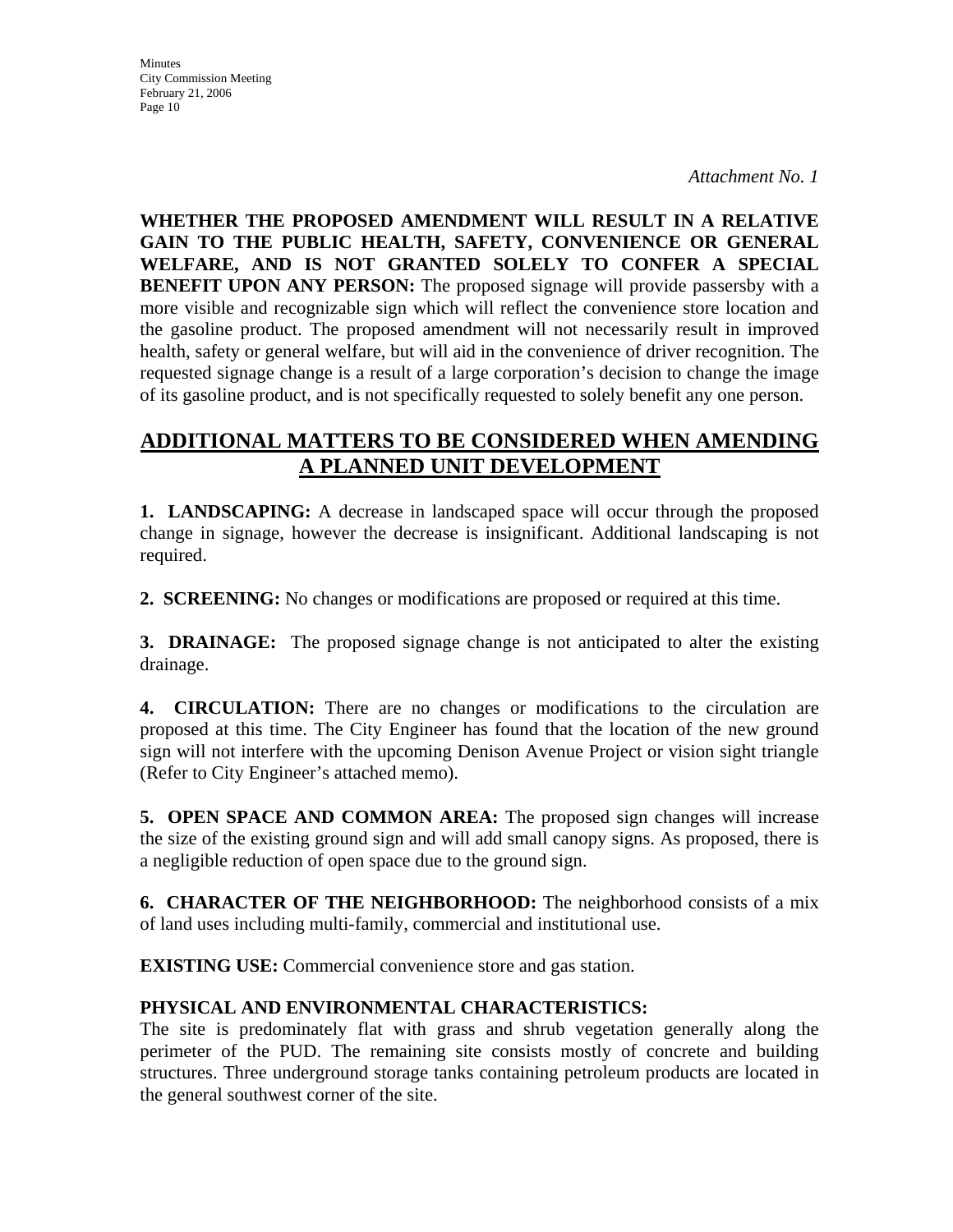### **SURROUNDING LAND USE AND ZONING:**

- **(1) NORTH:** R-3, Multiple-Family Residential with UO, University Overlay; Sororities and residential.
- **(2) SOUTH:** U, University District; Claflin Road and Kansas State University dormitories.
- **(3) EAST:** U, University District; Denison Avenue and Kansas State University offices and classrooms.
- **(4) WEST:** R-3, Multiple-Family Residential with UO, University Overlay; Religious Center.

### **GENERAL NEIGHBORHOOD CHARACTER:**

The neighborhood consists of a mix of land uses including multi-family, commercial and institutional use.

### **SUITABILITY OF SITE FOR USES UNDER CURRENT ZONING:**

The site is zoned PUD to accommodate the commercial convenience store and gas station as well as the other uses within the First National Bank Center PUD. No changes or modifications other than the Dara's Fast Lane signage plan are proposed for the PUD at this time.

### **COMPATIBILITY OF PROPOSED DISTRICT WITH NEARBY PROPERTIES AND EXTENT TO WHICH IT MAY HAVE DETRIMENTAL AFFECTS:**

A modification to the existing ground and canopy signs are proposed. No other modifications to the PUD are proposed.

### **CONFORMANCE WITH COMPREHENSIVE PLAN:**

The existing PUD is identified as Neighborhood Commercial in the Comprehensive Plan. The PUD is in conformance with the plan.

### **ZONING HISTORY AND LENGTH OF TIME VACANT AS ZONED:**

The property was rezoned from C-2, Neighborhood Shopping District and R-3, Multiple-Family Residential District with University Overlay District to Commercial PUD in June 1982 and has remained such to date.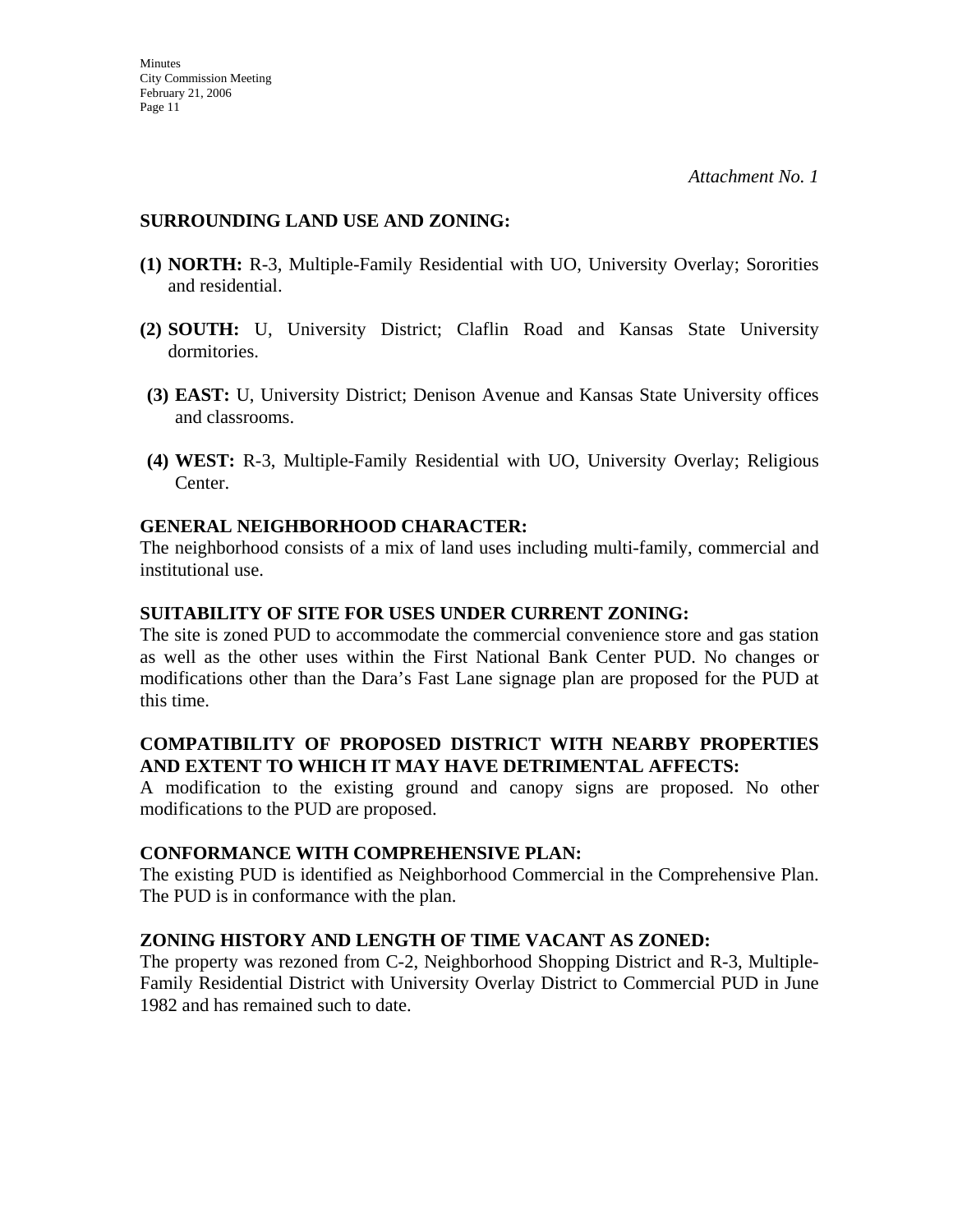### **CONSISTENCY WITH INTENT AND PURPOSE OF THE ZONING ORDINANCE:**

The intent and purpose of the Zoning Regulations is to protect the public health, safety, and general welfare; regulate the use of land and buildings within zoning districts to assure compatibility; and to protect property values. The PUD Regulations are intended to provide a maximum choice of living environments by allowing a variety of housing and building types; a more efficient land use than is generally achieved through conventional development; a development pattern that is in harmony with land use density, transportation facilities and community facilities; and a development plan which addresses specific needs and unique conditions of the site which may require changes in bulk regulations or layout. The proposed PUD is consistent with the intent and purposes of the Zoning Regulations, and the intent of the PUD Regulations.

**RELATIVE GAIN TO THE PUBLIC HEALTH, SAFETY AND WELFARE THAT DENIAL OF THE REQUEST WOULD ACCOMPLISH, COMPARED WITH THE HARDSHIP IMPOSED UPON THE APPLICANT:** There appears to be no gain to the public that denial would accomplish. If the rezoning is denied, the applicant can not modify the existing signage as desired.

## **ADEQUACY OF PUBLIC FACILITIES AND SERVICES:**

Adequate street, sanitary sewer, and water services exist.

### **OTHER APPLICABLE FACTORS:** None.

### **STAFF COMMENTS:**

City Administration recommends approval of the proposed Amendment(s) of the First National Bank PUD and Ordinance No. 3974 with the following conditions:

- 1. Signage changes shall be limited to a ground and canopy signage, as shown in the application documents.
- 2. Sign permits shall be obtained prior to installation of signage.

## **ALTERNATIVES:**

- 1. Recommend approval of the proposed Amendment(s) of the First National Bank Planned Unit Development, and Ordinance No. 3974, stating the basis for such recommendation.
- 2. Recommend denial of the proposed Amendment(s), and Ordinance No. 3974, stating the specific reasons for denial.
- 3. Table the proposed Amendment(s) to a specific date, for specifically stated reasons.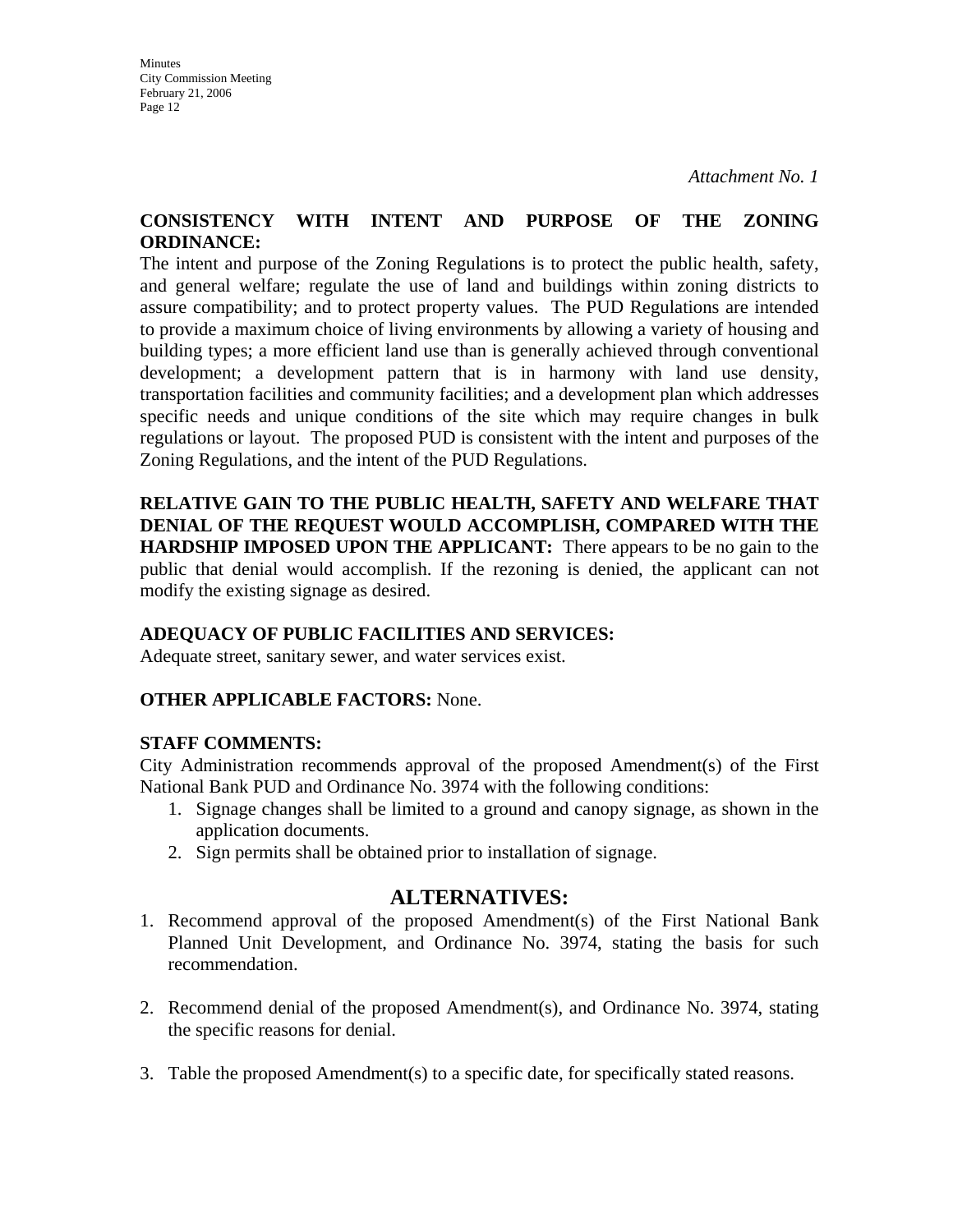*Attachment No. 1* 

## **POSSIBLE MOTION:**

The Manhattan Urban Area Planning Board recommends approval of the proposed Amendment(s) of the First National Bank Planned Unit Development and Ordinance No. 3974, based on the findings in the Staff Report with the conditions recommended by City Administration.

**PREPARED BY:** Jeremy Frazzell, Planner

**DATE:** January 12, 2006

JF/vr 06001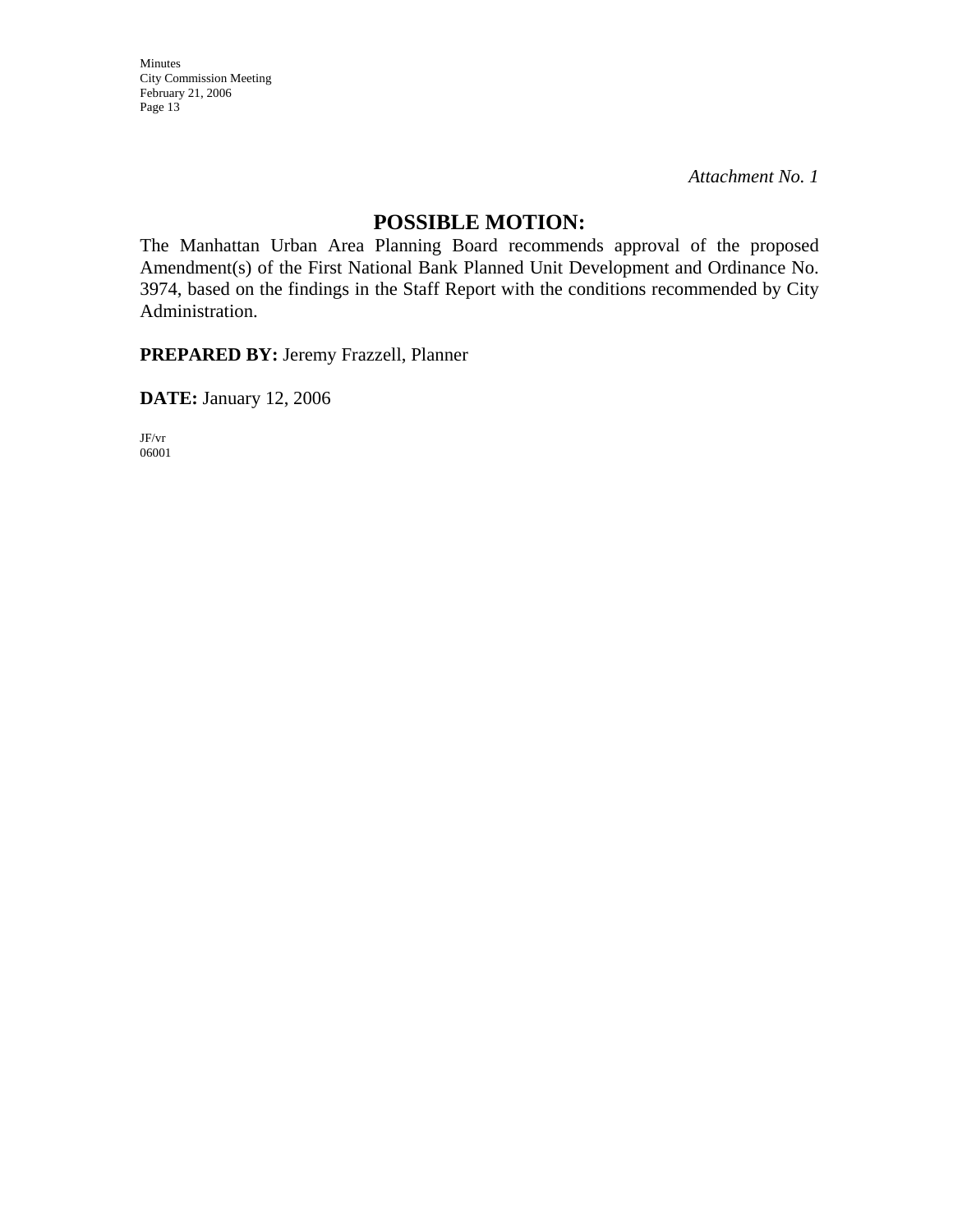### **STAFF REPORT**

### **ON AN APPLICATION TO AMEND A FINAL DEVELOPMENT PLAN AND TO REZONE PROPERTY**

**APPLICANT:** Manhattan Retirement Foundation, Inc. **ADDRESS:** 2121 Meadowlark Road, Manhattan, Kansas 66502

**OWNERS:** Manhattan Retirement Foundation, Inc./City of Manhattan and Kansas State University. **ADDRESSES:** 2121 Meadowlark Road, 66502; 102 Anderson Hall, 66506

**LOCATION:** Generally north of Kimball Avenue and Blue Hills Shopping Center, west of Tuttle Creek Boulevard, and south and east of undeveloped Kansas State University range land.

AREA: approximately 55.8-acres.

### **DATE OF PUBLIC NOTICE PUBLICATION:** Monday, January ,2006

### **DATE OF PUBLIC HEARING: PLANNING BOARD:** Monday, February 6, 2006 **CITY COMMISSION:** Tuesday, February 21, 2006

### **DESCRIPTION OF PROPOSED AMENDMENT:**

Amend the Final Development Plan of the Meadowlark Hills Residential Planned Unit Development to allow for two (2) new cottages (duplexes), or four (4) new dwelling units, and new ground lit entry signage at the intersection of Meadowlark Road and Tuttle Creek Boulevard as well as identify areas for future Final Development Plan amendments; and, rezone three (3) tracts of land: Tract 1, an approximate 3.3-acre unplatted tract, generally located along the western side of the existing Meadowlark Hills development; Tract 2 an approximate 0.2-acre unplatted tract, generally located north of the existing Meadowlark Hills development; and, Tract 3, an approximate 1.7-acre tract (Lot 2, Blue Hills Shopping Center Unit 3), generally located west of Tuttle Creek Boulevard and north of the Dollar General store in the Blue Hills Shopping Center.

Proposed cottages will be constructed with similar floor plans and building architecture as existing cottages. Proposed landscaping will be similar to existing landscaping plans for cottages.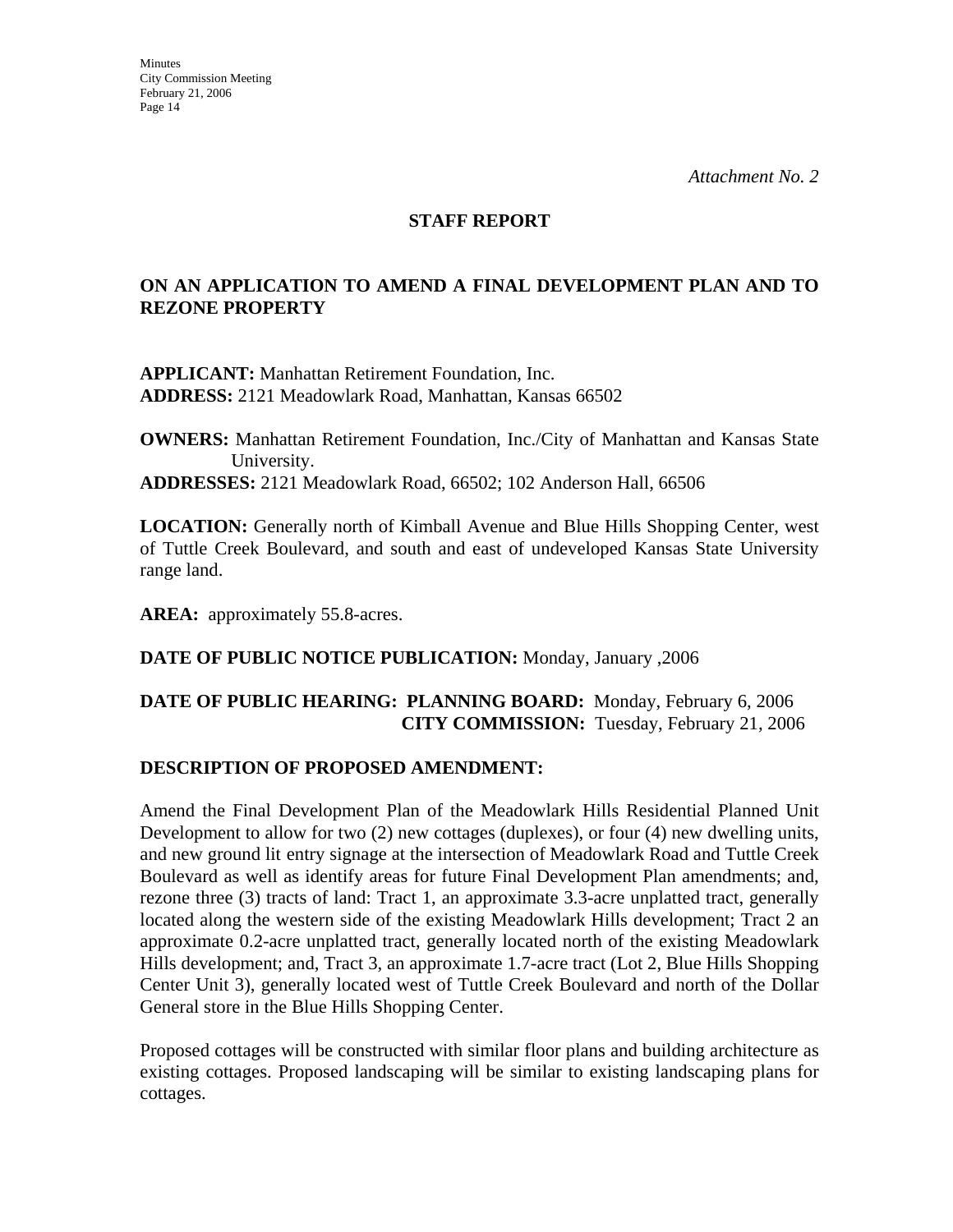**Minutes** City Commission Meeting February 21, 2006 Page 15

Ground lit entry signs are will be located on either side of the street entrance. One sign will identify the name of the development, Meadowlark Hills, and the other will be a sculpture.

Present zoning district classifications to be rezoned are:

Tract 1: U, University District; Tract 2: County U, University Development District; and, Tract 3: C-2, Neighborhood Shopping District.

Proposed changes are to rezone Tracts 1, 2, and 3 to PUD, Meadowlark Hills Residential Planned Unit Development District.

Future amendments include assisted living units, a future apartment tower, or towers, maintenance building, and other amenities to include, but not limited to, landscaping and parking.

The applicant has submitted a Master Plan summary and probable phasing schedule for the primary facilities (attached).

# **MATTERS TO BE CONSIDERED WHEN AMENDING A PLANNED UNIT DEVELOPMENT**

**WHETHER THE PROPOSED AMENDMENT IS CONSISTENT WITH THE INTENT AND PURPOSE OF THE APPROVED PUD, AND WILL PROMOTE THE EFFICIENT DEVELOPMENT AND PRESERVATION OF THE ENTIRE PUD:** The amendment is necessary because of forth-coming modifications to the PUD. The current amendment to add two cottages and entry signs is minor in scope to the future phasing.

The amendment is generally consistent with the intent of the PUD.

**WHETHER THE PROPOSED AMENDMENT IS MADE NECESSARY BECAUSE OF CHANGED OR CHANGING CONDITIONS IN OR AROUND THE PUD, AND THE NATURE OF SUCH CONDITIONS:** The applicant is proposing to meet immediate retirement housing needs and plan for future housing demand.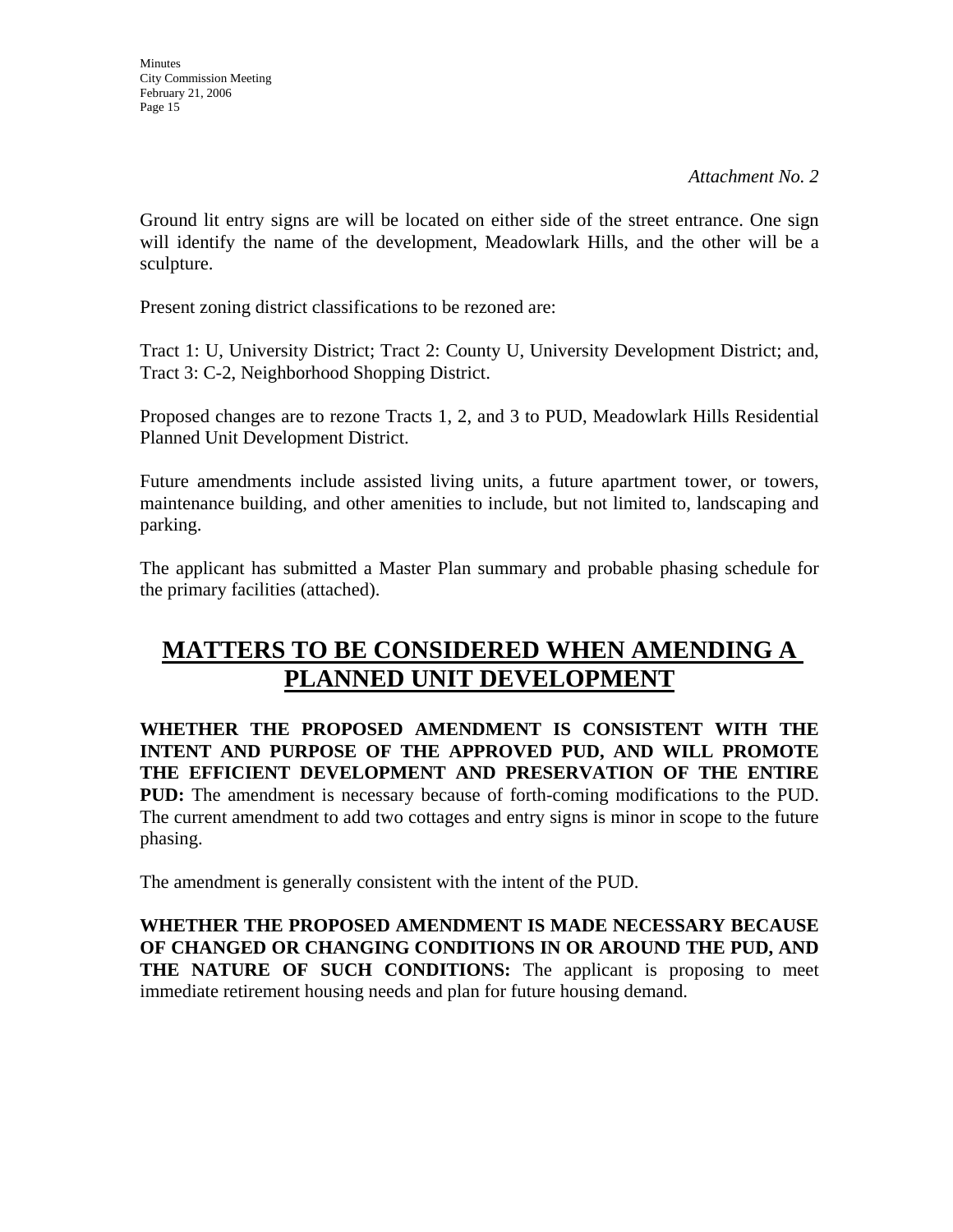*Attachment No. 2* 

**WHETHER THE PROPOSED AMENDMENT WILL RESULT IN A RELATIVE GAIN TO THE PUBLIC HEALTH, SAFETY, CONVENIENCE OR GENERAL WELFARE, AND IS NOT GRANTED SOLELY TO CONFER A SPECIAL BENEFIT UPON ANY PERSON:** The amendment will allow Meadowlark Hills to increase its services to the public and offer more independent living options, provide identification signage along a major street, and comprehensively plan for future development.

# **ADDITIONAL MATTERS TO BE CONSIDERED WHEN AMENDING A PLANNED UNIT DEVELOPMENT**

**1. LANDSCAPING:** Landscaping around the cottages will consist of evergreen and deciduous shrubs, perennials, and deciduous trees. Turf areas will be irrigated with automatic underground sprinklers.

**2. SCREENING:** No screening is required.

**3. DRAINAGE:** A Drainage Report was initially submitted, but is not required for the two cottages and entry signs. Future amendments will require a drainage report.

**4. CIRCULATION:** No changes to circulation are proposed. Future amendments will address a proposed entrance off Tuttle Creek Boulevard and new internal access roads as well as require submittal of a traffic report. Two off-street parking spaces are provided for each dwelling unit associated with the two new cottages.

**5. OPEN SPACE AND COMMON AREA:** Future amendments will add walking trails and other amenities.

**6. CHARACTER OF THE NEIGHBORHOOD:** This PUD is a neighborhood of its own with full care, assisted care, and independent living dwellings, which are separated from adjacent residential neighborhoods to the south by a major street. Commercial properties to the east are separated by open space. KSU range land is to the north and west. The retirement community was established in 1977.

**EXISTING USE:** Meadowlark Hills Retirement Community. Rezoning sites include open range land and an undeveloped neighborhood commercial lot in Blue Hills Shopping Center.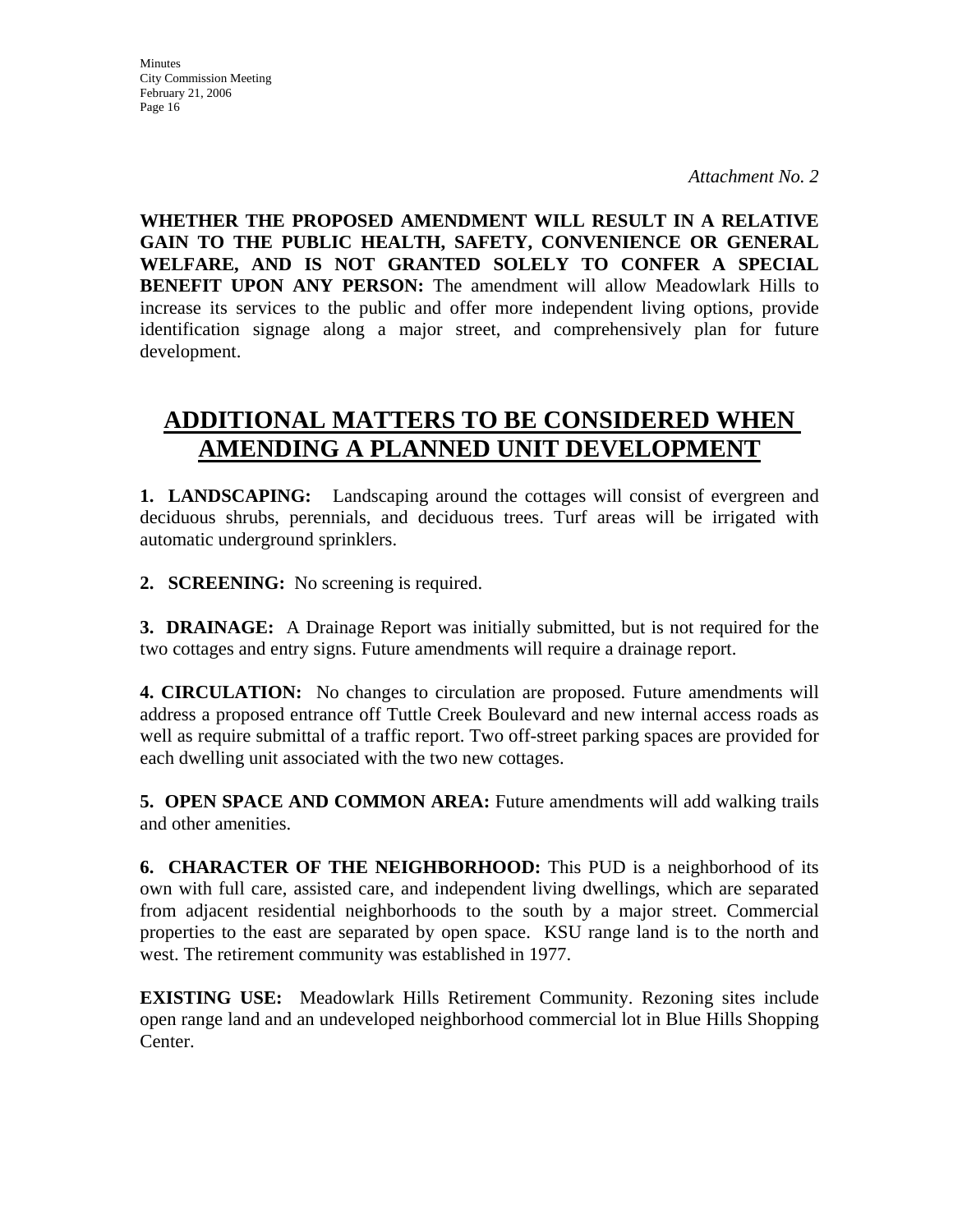**PHYSICAL AND ENVIRONMENTAL CHARACTERISTICS:** There are building, streets, steep slopes, open land and landscaped areas throughout the entire site. The site drains to the east.

### **SURROUNDING LAND USE AND ZONING:**

- a. **NORTH:** Open range land; County U, University Development District
	- b. **SOUTH:** Kimball Avenue, existing Flinthills Place dwellings, future Gardens at Flint Hills apartments, and single-family residential development; Gardens at Flint Hills Place Planned Unit Development, and R, Single-Family Residential District
	- c. **EAST:** Blue Hills Shopping Center, Tuttle Creek Boulevard, and singlefamily development; C-2, Neighborhood Shopping District, C-5, Highway Service Commercial District, and R-1, Single-Family Residential District.
- **(4) WEST:** Open rangeland, Manhattan Headquarters Fire Station; County U, University Development District.

### **GENERAL NEIGHBORHOOD CHARACTER:** See above.

**SUITABILITY OF SITE FOR USES UNDER CURRENT ZONING:** The PUD is suitable for the existing and proposed changes. The KSU properties may be used for educational and research activities and are suitable for those uses. The commercial lot may be used for any of the permitted or conditional uses of the C-2 District.

**COMPATIBILITY OF PROPOSED DISTRICT WITH NEARBY PROPERTIES AND EXTENT TO WHICH IT MAY HAVE DETRIMENTAL AFFECTS:** The proposed cottages are a permitted use in the PUD. Adjacent properties should not be adversely affected by the proposed changes. There appears to be no adverse affect on adjacent properties based on the existing PUD. The adjacent properties are separated from the retirement community by open land. Future amendments will more specifically address compatibility.

**CONFORMANCE WITH COMPREHENSIVE PLAN:** The Comprehensive Plan designates the area as Kansas State University, Residential High Density, Open Space (steep slopes) and Neighborhood Commercial. The existing PUD boundaries will expand and incorporate adjoining tracts as RHD, which is consistent with the Meadowlark Hills PUD. The amendment and rezonings conform to the Plan.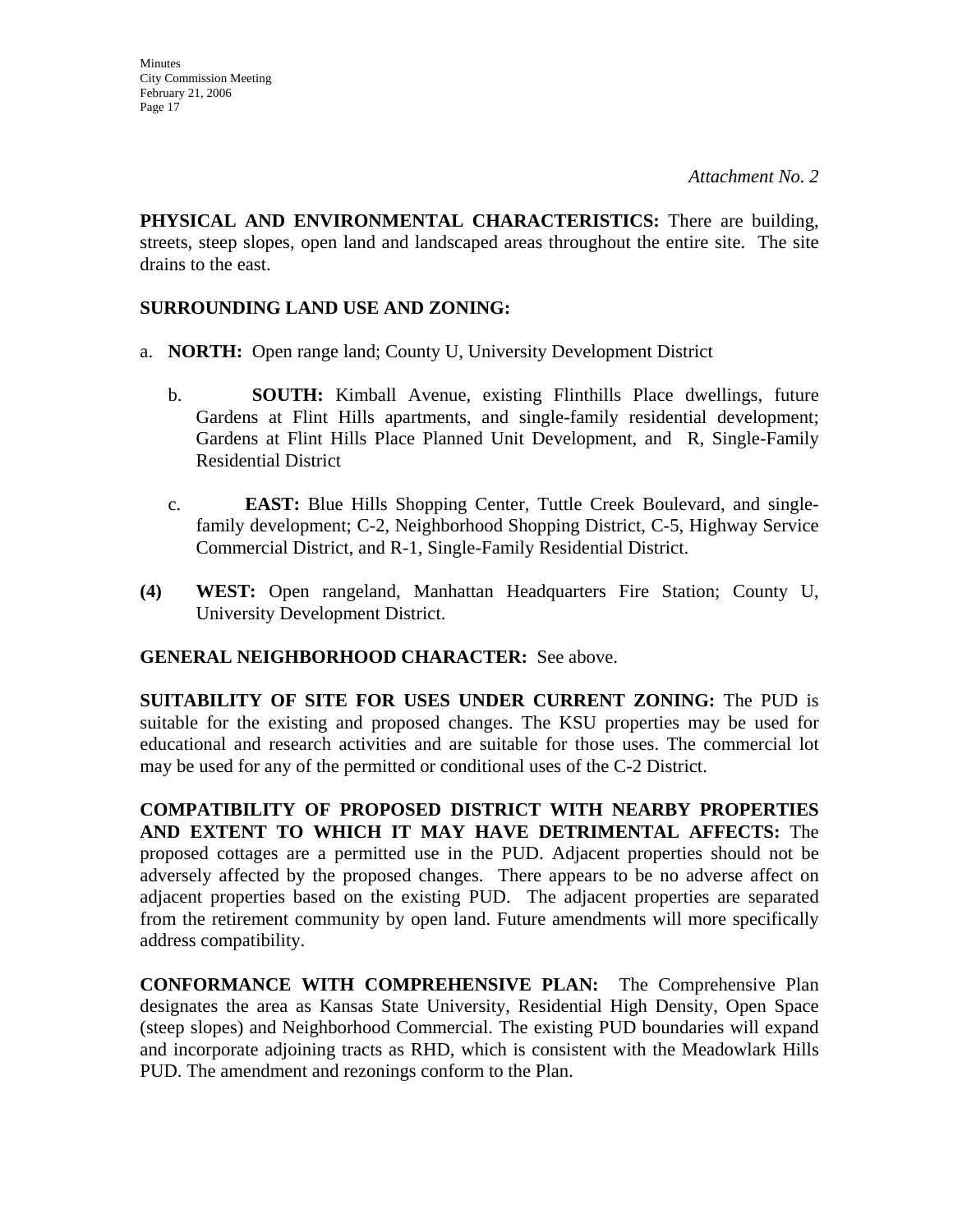*Attachment No. 2* 

**ZONING HISTORY AND LENGTH OF TIME VACANT AS ZONED:** The original site was annexed in 1977 and zoned Planned Unit Development. Several amendments were made to the Final Development Plan and, in 1992, the site was rezoned to a new PUD. In 1998, 34 more acres were annexed and added to the site (*Ordinance No. 6049 attached*). In 2005, the PUD was amended to add additional cottages and circulation (*Ordinance No. 6464 attached*).

The KSU tract to the west of the site was annexed and rezoned in 1994. The County KSU site was rezoned in approximately 1974.

Lot 2, Blue Hills Shopping Center, Unit 3:

- 1979 Annexation and rezoning to C-2 District.
- 1990 Rezone to C-5, Highway Service Commercial District.
- 1999 Rezone to C-2 District.

Lot 2 and the KSU sites have remained vacant to date.

**CONSISTENCY WITH INTENT AND PURPOSE OF THE ZONING ORDINANCE:** The intent and purpose of the Zoning Regulations is to protect the public health, safety, and general welfare; regulate the use of land and buildings within zoning districts to assure compatibility; and to protect property values. The PUD Regulations are intended to provide a maximum choice of living environments by allowing a variety of housing and building types; a more efficient land use than is generally achieved through conventional development; a development pattern that is in harmony with land use density, transportation facilities and community facilities; and a development plan which addresses specific needs and unique conditions of the site which may require changes in bulk regulations or layout. The proposed amendment and rezonings are consistent with the intent and purpose the Zoning Regulations and the intent of the PUD Regulations. Future amendments will consider impacts on adjacent property.

**RELATIVE GAIN TO THE PUBLIC HEALTH, SAFETY AND WELFARE THAT DENIAL OF THE REQUEST WOULD ACCOMPLISH, COMPARED WITH THE HARDSHIP IMPOSED UPON THE APPLICANT:** There appears to be no relative gain to the public that denial would accomplish; however, it may be a hardship on the applicant if the amendment and rezonings are denied. There is an apparent need for cottages and denial would prohibit the expansion, identification of the site, and future planning for an increasing residential retirement market.

**ADEQUACY OF PUBLIC FACILITIES AND SERVICES:** Adequate public facilities and services are available to serve the business.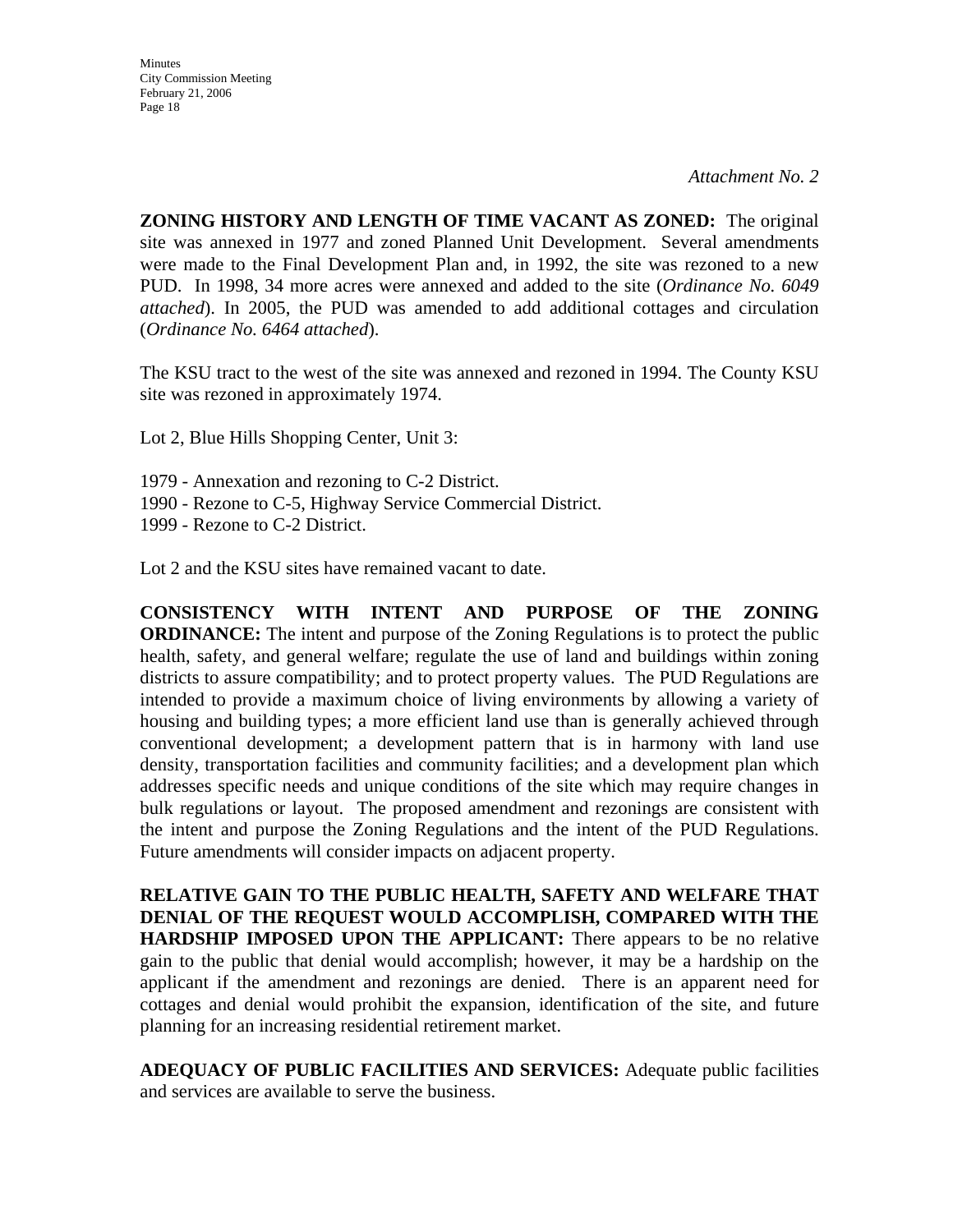### **OTHER APPLICABLE FACTORS:** None.

**STAFF COMMENTS:** City Administration recommends approval of the proposed Amendment to Final Development Plan of the Meadowlark Hills Residential Planned Unit Development, for two (2) cottages and signage; and, the rezoning of Tract 1: U, University District; Tract 2: County U, University Development District; and, Tract 3: C-2, Neighborhood Shopping District, to PUD, Meadowlark Hills Residential Planned Unit Development District, with the following conditions:

- 1. An amendment of the Planned Unit Development shall be submitted and approved, prior to the development of areas that are shown as Future Development on the amended Final Development Plan.
- 2. Landscaping and irrigation shall be provided pursuant to a Landscaping Performance Agreement between the City and the owner, which shall be entered into prior to issuance of a building permit.
- 3. All landscaping and irrigation shall be maintained in good condition.

## **ALTERNATIVES:**

- 1. Recommend approval of the proposed Amendment of the Final Development Plan of the Meadowlark Hills Residential Planned Unit Development, and rezone Tract 1: U, University District; Tract 2: County U, University Development District; and, Tract 3: C-2, Neighborhood Shopping District, to PUD, Meadowlark Hills Residential Planned Unit Development District, stating the basis for such recommendation.
- 2. Recommend approval of the proposed Amendment of the Final Development Plan of the Meadowlark Hills Residential Planned Unit Development, and modify the conditions, and any other portions of the proposed PUD, to meet the needs of the community as perceived by the Manhattan Urban Area Planning Board, stating the basis for such recommendation, and indicating the conditions of approval.
- 3. Recommend denial of the proposed Amendment and rezonings, stating the specific reasons for denial.
- 4. Table the proposed Amendment and rezonings to a specific date, for specifically stated reasons.